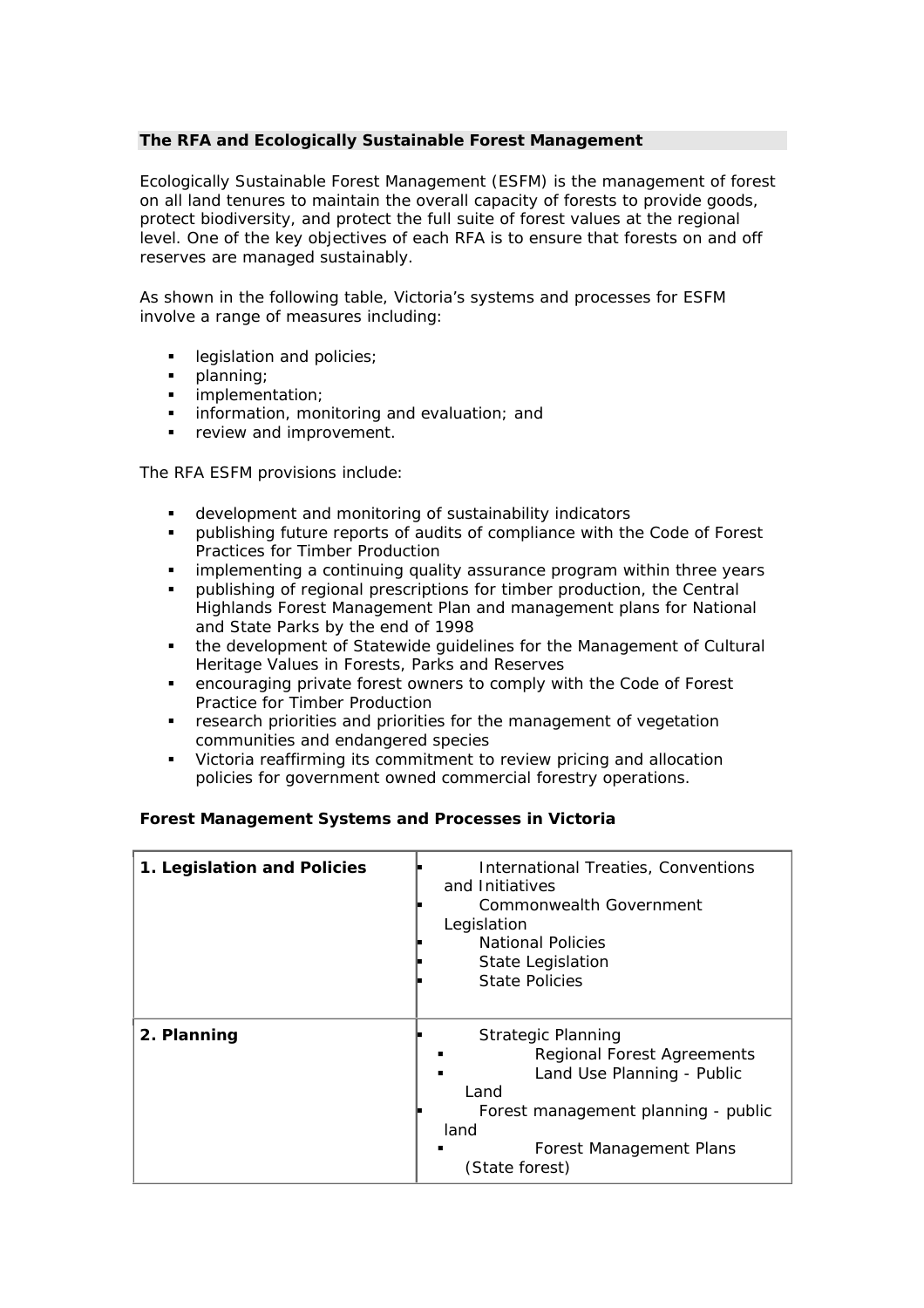|                   | Victorian Code of Forest<br>Practices<br>Regional prescriptions<br>Sustainable Yield<br>Wood Utilisation plans<br>Forest coupe plans<br>Log grading<br>Park planning<br>Park Plans<br>Private land<br>Land Use Plans<br>Education and cooperative<br>programs<br>Native Vegetation Retention<br>Controls<br>Code of Forest Practices for<br>Private Land<br>Waters of Victoria State<br><b>Environment Protection Policy</b><br>Flora and Fauna Guarantee<br><b>Plantation Management</b><br>Private forestry strategy<br>Fire management planning<br>Code of Practice for Fire<br>Management<br>Regional Fire Protection Plans<br>Flora and Fauna planning<br>Flora and Fauna Guarantee<br><b>Recovery Plans</b><br>Cultural values<br>Aboriginal places<br>Historic places<br><b>Exploration and Mining</b><br><b>Environmental Effects</b><br><b>Statements</b> |
|-------------------|--------------------------------------------------------------------------------------------------------------------------------------------------------------------------------------------------------------------------------------------------------------------------------------------------------------------------------------------------------------------------------------------------------------------------------------------------------------------------------------------------------------------------------------------------------------------------------------------------------------------------------------------------------------------------------------------------------------------------------------------------------------------------------------------------------------------------------------------------------------------|
|                   | <b>Planning Permits</b><br><b>Work Plans</b><br><b>Environmental Review</b><br>Committees                                                                                                                                                                                                                                                                                                                                                                                                                                                                                                                                                                                                                                                                                                                                                                          |
|                   | <b>Other Plans</b>                                                                                                                                                                                                                                                                                                                                                                                                                                                                                                                                                                                                                                                                                                                                                                                                                                                 |
| 3. Implementation | Accountabilities and Responsibilities<br>Resourcing of Implementation<br>Programs<br><b>Operational Controls over</b><br>implementation programs including control<br>of:                                                                                                                                                                                                                                                                                                                                                                                                                                                                                                                                                                                                                                                                                          |
|                   | timber harvesting in State<br>forests<br>fire management operations<br>other activities in State forest<br>operations in National Parks<br>other operations on public land<br>activities on private land<br>Documentation and Records Keeping                                                                                                                                                                                                                                                                                                                                                                                                                                                                                                                                                                                                                      |